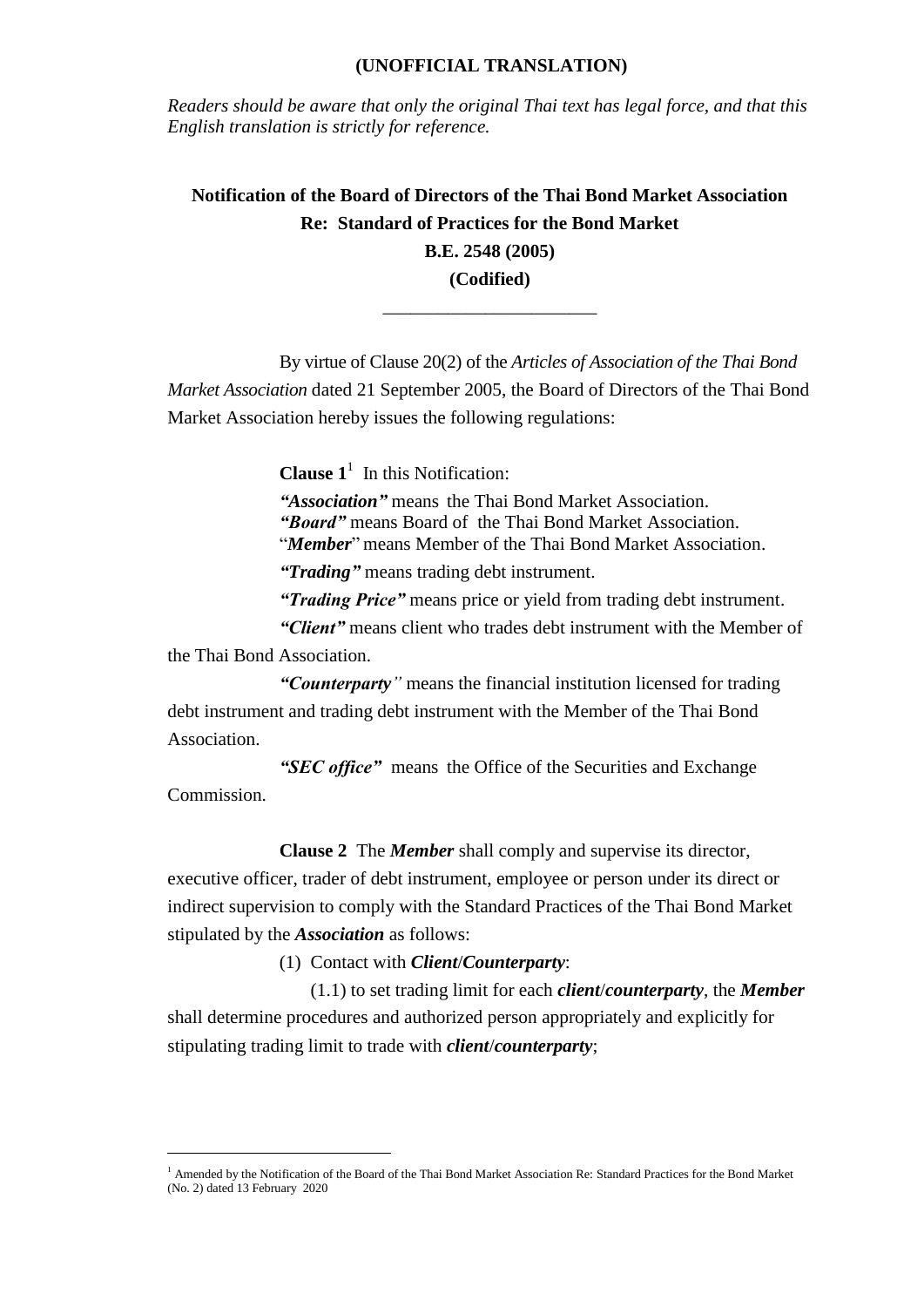(1.2) in case there is any appointment to other persons in order to act on behalf of *client*/*counterparty*, the *Member* shall proceed to prepare a power of attorney for *client*/*counterparty* that have complete and explicit details of power assigned;

(1.3) the *Member* shall record change in *client*/*counterparty* information every times and also always update such information to be current.

(2) *Trading Price* Offering:

(2.1) a trader of debt instrument is responsible for explicit offering of *trading price* whether such price is firmed or only indicative price, unless otherwise specified, it shall be deemed that the offering price is indicative price;

(2.2) a trader of debt instrument who offers firm price to *client*/*counterparty* shall be ready to conclude the deal under the specified conditions and standard amount.

(3) *Trading* of Debt Instrument:

(3.1) the *Member* shall provide complete records of trading time in each transaction in accordance with the actual time of execution;

(3.2) "trade time" or "time of execution" means the time when the *Member* concludes a deal with *client*/*counterparty* as agreed upon by both parties regardless of what type of trading methods, however, it shall not mean the time when the *Member* and/or *client*/*counterparty* receive a written confirmation;

(3.3) in case the trading limit of each *client*/*counterparty* is stipulated, the *Member* shall provide a system for trading limit inspection of each *client*/*counterparty* every times prior to proceed the *trading*.

(4) *Trading* of Non-market price:

The *Member* shall not *trade* non-market price unless there is reasonable ground to do so. The *Member* shall also ensure that such *trading* shall not against the laws and ethics e.g. concealing profits and loss, market manipulation, bullying *client*/*counterparty* and etc.

In case of a *trading* under non-marketing price having justifiable grounds e.g. *trading* under option, the *Member* is required to express the reasons of such *trading* explicitly so that it can be inspected.

(5) *Trading* Confirmation:

(5.1) when a *trading* is concluded, the *Member* shall ensure its correction and notify *trading* confirmation in writing to *client*/*counterparty* within the *trading* date, with the exception of a *trading* which is concluded after normal working hours, in this case the written confirmation shall be made within 9.00 a.m. of the next working day;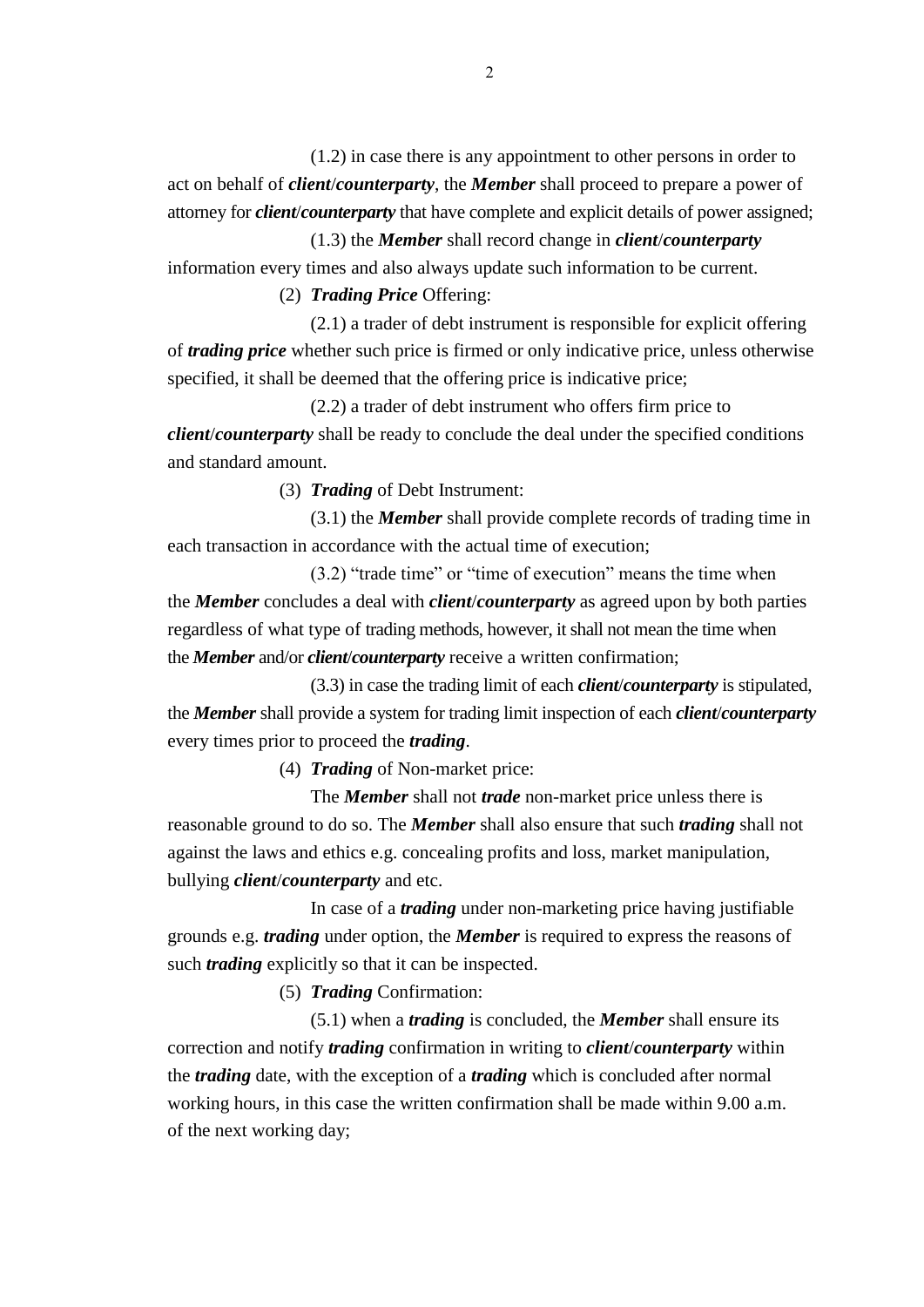(5.2) *trading* confirmation shall contain at least details as follows:

- name of *client*/*counterparty*;
- name of trader of debt instrument;
- name, amount, and value of debt instrument;
- *trading price* and/or yield of *trading*;
- date and time of *trading* confirmation and date of payment and delivery.
- (6) Change, Amendment, or Termination of *Trading*:

When a *trading* is concluded, the *Member* shall comply with such agreement. Change, amendment, or termination thereof can be done only as agreed upon by both parties and the *Member* shall notify the *Association* of the aforementioned change, amendment, or termination.

(7) Order of Payment and Delivery:

(7.1) the *Member* shall proceed a sending of payment order and delivery to *client*/*counterparty* without delay via the payment and delivery methods as agreed in advance, in the case of change thereof, the *Member* shall notify *client*/*counterparty* of such change immediately;

(7.2) *trading price* to be paid or to be received shall be in accordance with those agreed under the *trading* and the *Member* shall prepare complete documents related to payments or receipts from such *trading*.

(8) Liabilities of Incorrect or Late Payment:

(8.1) in case there is the excess amount of payment due to an error of payment, the *Member* shall not receive any benefit from collecting such that error payment by returning the excess amount of payment and interest thereof after immediate deduction related expenses of returning the excess amount of payment upon requested unless agreed otherwise between the *Member* and *counterparty*;

(8.2) in case there is damage to a *client*/*counterparty* due to late payment, the *client*/*counterparty* has the right to claim compensation for any damages occurred from such late payment.

(9) Tape or Electronic Recording relating to *Trading* Confirmation:

 $(9.1)^2$  the *Member* shall make tape or electronic recording relating to each *trading* transaction for a period at least 3 month or the extended period of time as stipulated by the *SEC Office*;

(9.2) the *Member* shall notify such recordings to *client*/*counterparty* to be aware of communication;

 $\overline{a}$ 

<sup>&</sup>lt;sup>2</sup> Amended by the Notification of the Board of the Thai Bond Market Association Re: Standard Practices for the Bond Market (No. 2) dated 13 February 2020